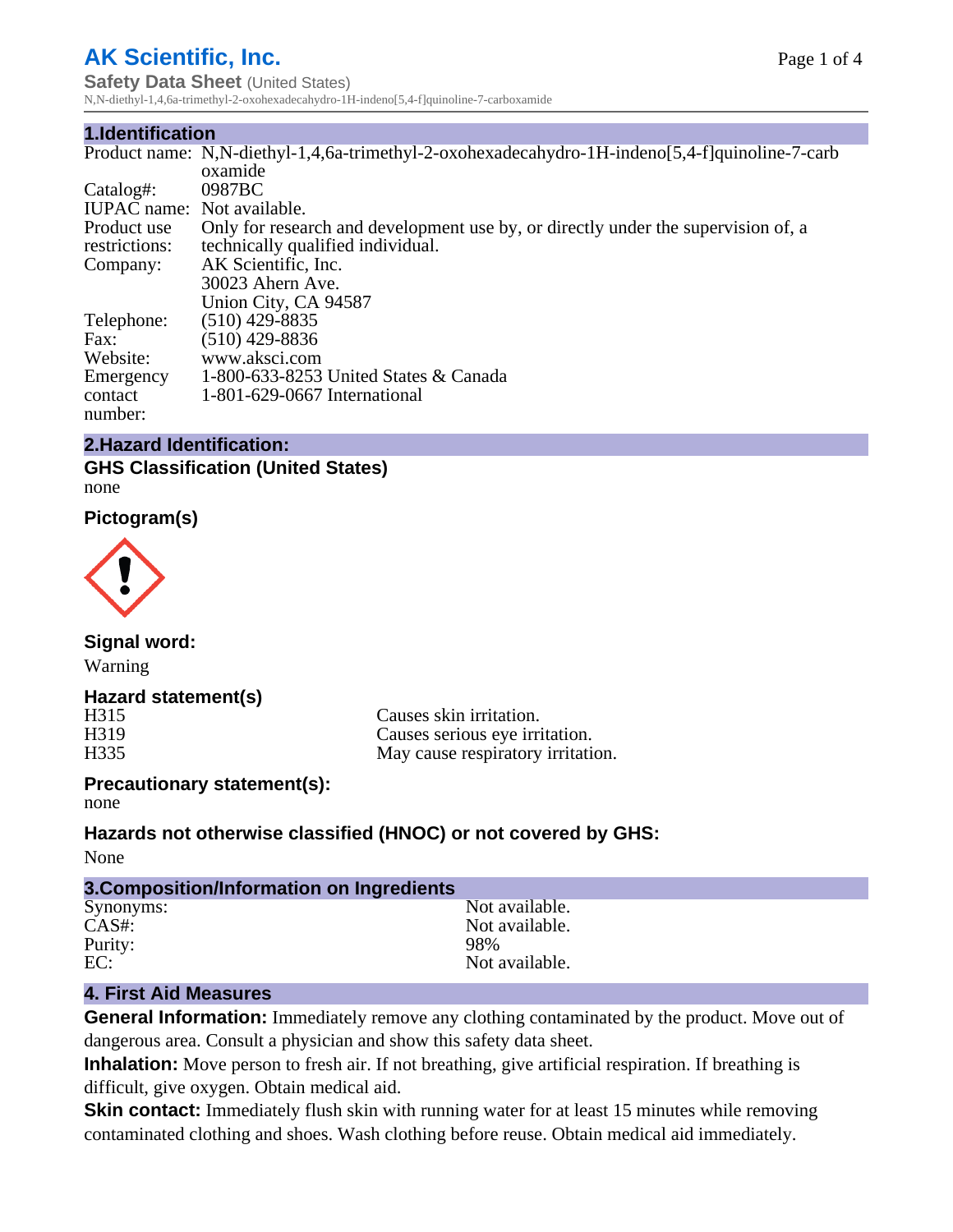**Eye contact:** Immediately flush open eyes with running water for at least 15 minutes. Obtain medical aid immediately.

**Ingestion:** Do NOT induce vomiting without medical advice. Rinse mouth with water. Never

administer anything by mouth to an unconscious person. Obtain medical aid immediately.

**Most important symptoms and effects, both acute and delayed:** No further information available. Please see sections 2 and 11.

**Indication of any immediate medical attention and special treatment needed:** No further information available.

### **5. Fire Fighting Measures**

**Suitable extinguishing media:** Use water spray, dry chemical, carbon dioxide, or chemical foam. **Specific hazards arising from the chemical:** .

**Advice for firefighters:** As in any fire, wear a NIOSH-approved or equivalent, pressure-demand, self-contained breathing apparatus and full protective gear. During a fire, irritating and highly toxic gases may be generated by thermal decomposition or combustion.

# **6. Accidental Release Measures**

**Personal precautions, protective equipment and emergency procedures:** Wear protective equipment and keep unprotected personnel away. Ensure adequate ventilation. Remove all sources of ignition. Prevent further leak or spill if safe to do so. For personal protective equipment, please refer to section 8.

**Environmental precautions:** Do not let product enter drains, other waterways, or soil.

**Methods and materials for containment and cleaning up:** Prevent further leak or spill if safe to do so. Vacuum, sweep up, or absorb with inert material and place into a suitable disposal container. Consult local regulations for disposal. See section 13 for further disposal information.

# **7. Handling and Storage**

**Precautions for safe handling:** Avoid contact with skin, eyes, and personal clothing. Wash hands thoroughly after handling. Avoid breathing fumes. Use only with adequate ventilation. Wear suitable protective clothing, gloves, and eye/face protection. Keep away from sources of ignition. Minimize dust generation and accumulation. Keep container tightly closed. Open and handle container with care. Do not eat, drink, or smoke while handling.

**Conditions for safe storage, including any incompatibilities:** Store in a tightly-closed container when not in use. Store in a cool, dry, well-ventilated area away from incompatible substances. Keep away from sources of ignition.

# **8. Exposure Controls/Personal Protection**

# **Exposure limits:**

OSHA PEL: Not available. NIOSH REL: Not available.<br>ACGIH TLV: Not available. ACGIH TLV:

**Appropriate engineering controls:** Avoid contact with skin, eyes, and clothing. Wash hands before breaks and immediately after handling the product. Facilities storing or utilizing this material should be equipped with an eyewash fountain. Use adequate general and local exhaust ventilation to keep airborne concentrations low.

# **Personal protection** Eyes: Not Available.<br>
Hands: Not Available.<br>
Not Available.

Not Available.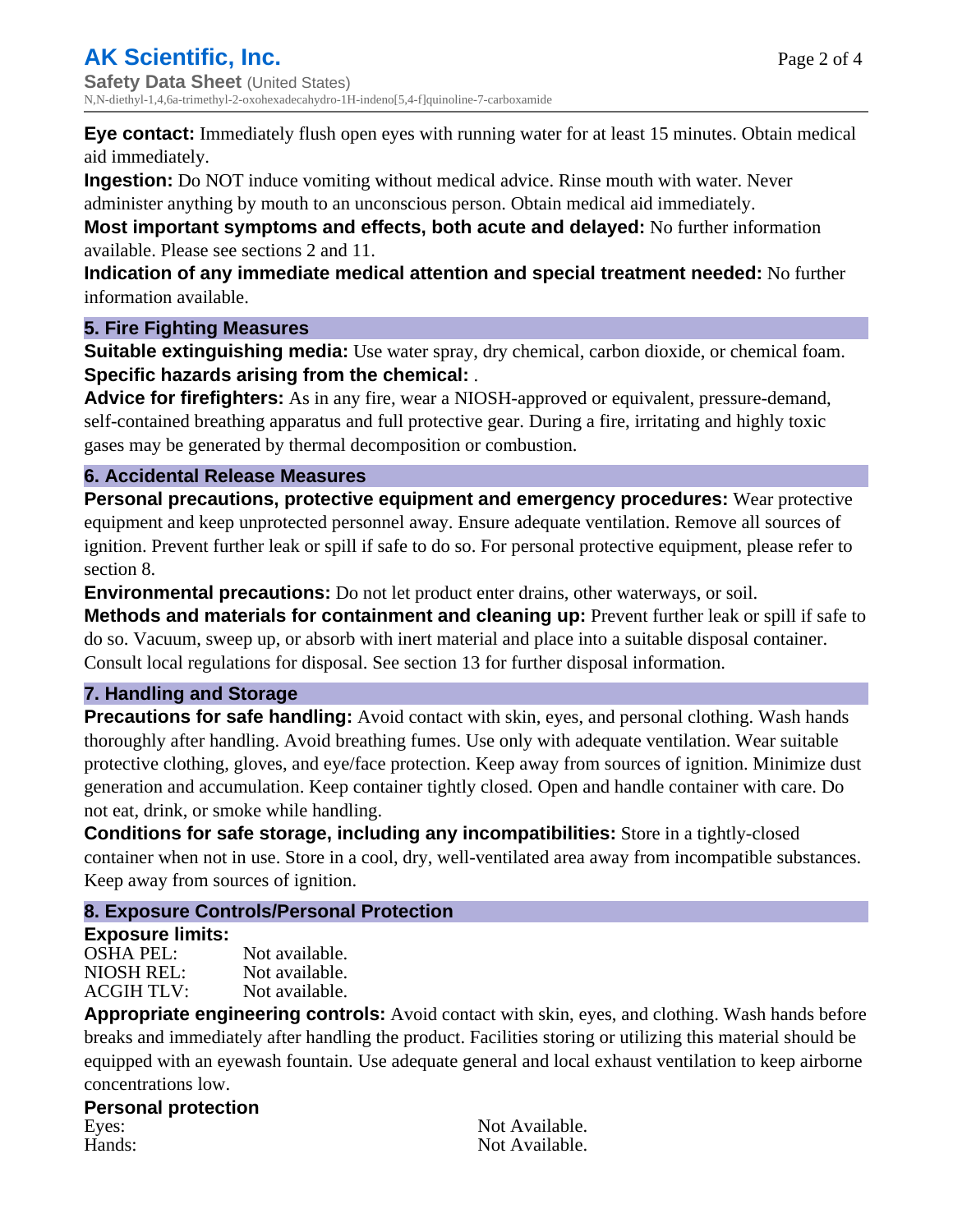# **AK Scientific, Inc.**

**Safety Data Sheet** (United States) N,N-diethyl-1,4,6a-trimethyl-2-oxohexadecahydro-1H-indeno[5,4-f]quinoline-7-carboxamide

| Skin and body:<br>Respiratory:                                                                                                                                                                                                                                                                                                                                                                                                                                                                                          |                                                                | Not Available.<br>Not Available.                                                                                                                                                                                                                                                                                                                                                                                      |  |  |
|-------------------------------------------------------------------------------------------------------------------------------------------------------------------------------------------------------------------------------------------------------------------------------------------------------------------------------------------------------------------------------------------------------------------------------------------------------------------------------------------------------------------------|----------------------------------------------------------------|-----------------------------------------------------------------------------------------------------------------------------------------------------------------------------------------------------------------------------------------------------------------------------------------------------------------------------------------------------------------------------------------------------------------------|--|--|
|                                                                                                                                                                                                                                                                                                                                                                                                                                                                                                                         |                                                                |                                                                                                                                                                                                                                                                                                                                                                                                                       |  |  |
| 9. Physical and Chemical Properties<br><b>Physical State:</b><br>Molecular Formula:<br>Molecular Weight:<br>Odor:<br>pH:<br><b>Boiling Point Range:</b><br>Freezing/Melting Point:<br><b>Flash Point:</b><br><b>Evaporation Rate:</b><br>Flammability (solid, gas):<br>Explosive limits:<br>Vapor Pressure:<br>Vapor Density:<br>Solubility:<br><b>Relative Density:</b><br>Refractive Index:<br>Volatility:<br><b>Auto-ignition Temperature:</b><br><b>Decomposition Temperature:</b><br><b>Partition Coefficient:</b> |                                                                | Not available.<br>Not Available.<br>Not Available.<br>Not available.<br>Not available.<br>Not available.<br>Not available.<br>Not available.<br>Not available.<br>Please see section 2.<br>Not available.<br>Not available.<br>Not available.<br>Not available.<br>Not available.<br>Not available.<br>Not available.<br>Not available.<br>Not available.<br>Not available.                                           |  |  |
|                                                                                                                                                                                                                                                                                                                                                                                                                                                                                                                         |                                                                |                                                                                                                                                                                                                                                                                                                                                                                                                       |  |  |
| <b>10. Stability and Reactivity</b><br>Reactivity:                                                                                                                                                                                                                                                                                                                                                                                                                                                                      |                                                                | Not available.                                                                                                                                                                                                                                                                                                                                                                                                        |  |  |
| Chemical stability:<br>Possibility of hazardous reactions:<br>Conditions to avoid:<br>Incompatible materials:<br>Hazardous decomposition products:                                                                                                                                                                                                                                                                                                                                                                      |                                                                | Stable under recommended temperatures and pressures.<br>Not available.<br>Dust generation.<br>Strong oxidizing agents.                                                                                                                                                                                                                                                                                                |  |  |
| <b>11. Toxicological Information</b>                                                                                                                                                                                                                                                                                                                                                                                                                                                                                    |                                                                |                                                                                                                                                                                                                                                                                                                                                                                                                       |  |  |
| RTECS#<br>Acute toxicity:<br>Routes of exposure:<br>Symptoms related to the physical, chemical and<br>toxicological characteristics:                                                                                                                                                                                                                                                                                                                                                                                    |                                                                | Not available.<br>Not available.<br>Inhalation, eye contact, skin contact, ingestion.<br>Skin contact may result in inflammation<br>characterized by itching, scaling, reddening,<br>blistering, pain or dryness. Eye contact may result<br>in redness, pain or severe eye damage. Inhalation<br>may cause irritation of the lungs and respiratory<br>system. Overexposure may result in serious illness<br>or death. |  |  |
| <b>Carcinogenicity</b><br>IARC:<br>NTP:<br>OSHA:                                                                                                                                                                                                                                                                                                                                                                                                                                                                        | Not classified.<br>Not listed.<br>Not Available<br>blistering. | Acute toxic effects: Inflammation of the eye is characterized by redness, watering, and itching. Skin<br>inflammation is characterized by itching, scaling, reddening, or, occasionally,                                                                                                                                                                                                                              |  |  |

**12. Ecological Information** Ecotoxicity: Not available.